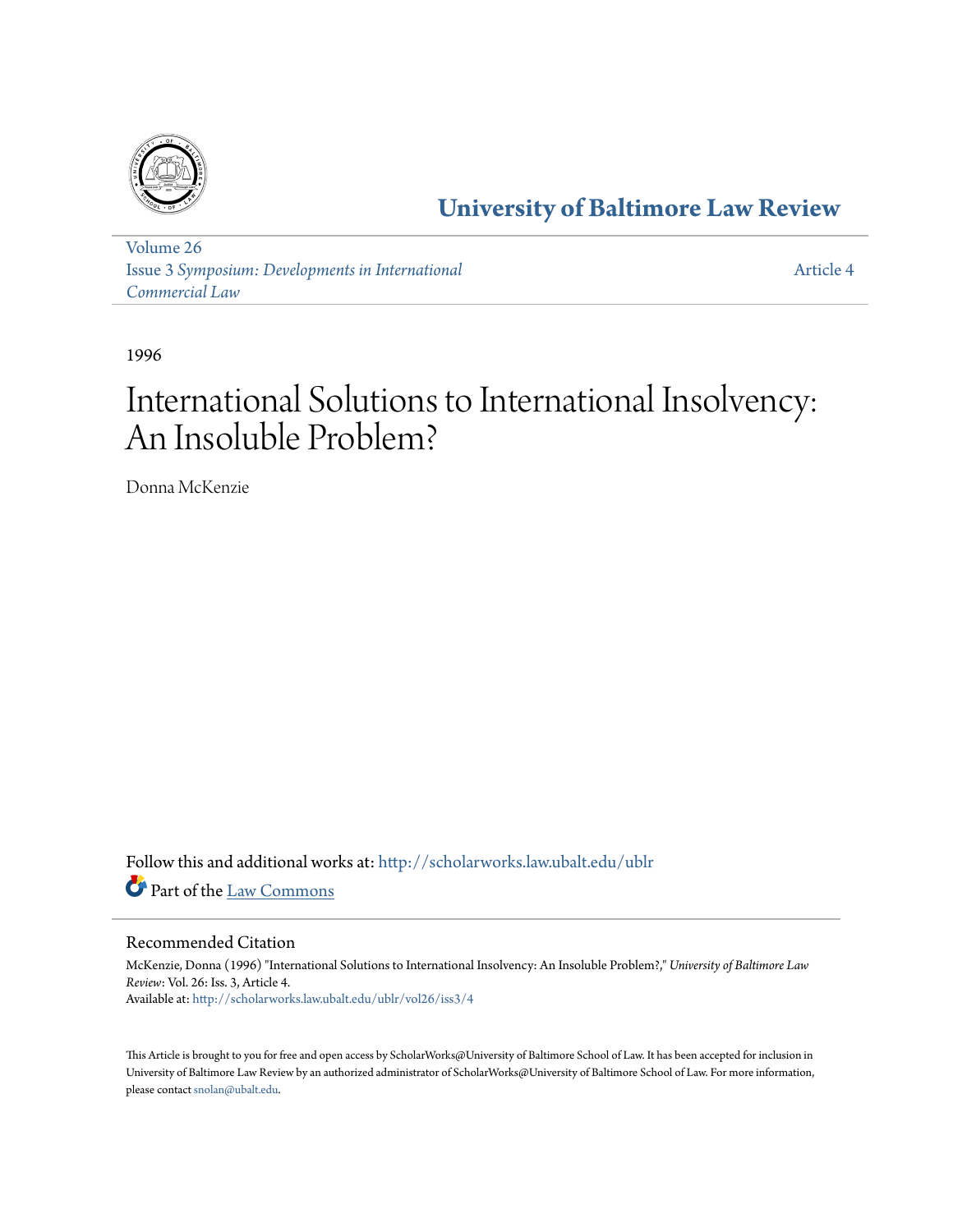# INTERNATIONAL SOLUTIONS TO INTERNATIONAL INSOLVENCY: AN INSOLUBLE PROBLEM?

#### Donna McKenzie\*

#### I. INTRODUCTION

The problems posed by international insolvencies, that is, insolvencies in which the laws of more than one jurisdiction come into . play in the course of the insolvency, and the search for an acceptable international solution to those problems, are not new or even recent phenomena. In his address to the Colloquium on Cross-Border Insolvency· held in Vienna in April 1994 (first Vienna Colloquium), Ron Harmer<sup>2</sup> commented on the staggering number of articles written on the subject, going back decades, even centuries.<sup>3</sup> However, despite the existence of a limited number of unilateral, bi-lateral, or localized multi-lateral measures, a widely acceptable international solution remains what has been aptly described as a "Holy Grail," desirable but elusive, notwithstanding continuing efforts at many levels to attain it.

This may not be surprising when one considers that the search for solutions to the problems of international insolvency is complicated by a number of factors. First, whereas parties may, if they so wish, choose the governing law of their contract, the method of dispute resolution and so on, they cannot choose the law which will govern in the event of the insolvency of one or other (or both) of them.

Second, and connected to this point, if insolvency does occur, the law which ultimately governs that insolvency may not be predictable. The parties will have considered what arrangements they wish

\* Lecturer of Law, University of Aberdeen, Scotland.

<sup>1.</sup> Jointly sponsored by the International Association of Insolvency Practitioners (INSOL) and the United Nations Commission on International Trade Law (UNCITRAL).

<sup>2.</sup> Senior insolvency law partner in the Australian law firm of Blake, Dawson & Waldron; Council member of INSOL International.

<sup>3.</sup> The edited proceedings of the first Vienna Colloquium are contained in the special Conference issue of the International Insolvency Review. See generally 4 INT'L INSOLVENCY REv. 1995.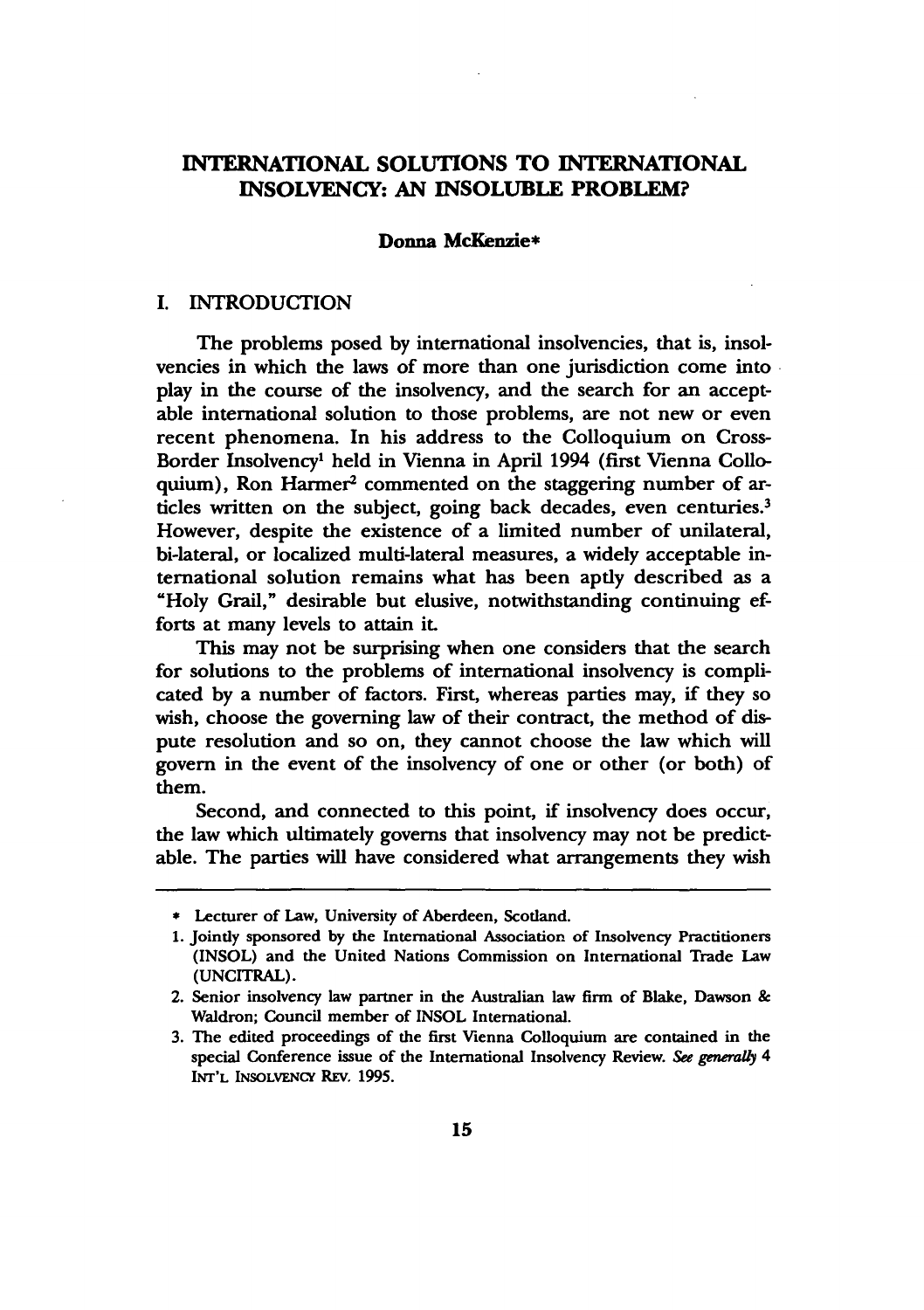to make to protect themselves in the event of insolvency, for exam- . pIe the taking of security. They will test the validity and effectiveness of those measures against the laws which they think are likely to apply in the event of supervening insolvency. But it may happen that an entirely different law will apply. For example, the insolvent party may have a creditor residing in a jurisdiction otherwise completely unconnected with the parties, but which allows that creditor to open insolvency proceedings in that jurisdiction. The applicable law in that jurisdiction may not recognize the measures taken or may ascribe to them a different effect to that which the parties had intended. Even if the parties wished to do so, it would be virtually impossible to establish every possible connection with other jurisdictions and assess whether their insolvency laws might conceivably apply if the worst came to pass.4

Third, although insolvency law is often treated as a discrete area of law, the rules on insolvency in most jurisdictions are in fact inextricably interwoven with the rules in many other areas of law, particularly property law, but also status, employment, remedies, and so on. Any major changes to insolvency law, including the rules on the treatment of insolvencies with an international element, may have repercussions for other such areas of the law, which mayor may not be regarded as acceptable and at the very least would necessitate review of those other areas also.

This article will, therefore, briefly review the existing measures adopted to address the problems of cross-border insolvency and examine the current initiatives to promote other such measures, and assess whether a widely acceptable solution to the problems of international insolvencies is ever likely to become a reality.

# II: LEVELS OF ACTION

Before embarking on the examination of the existing and proposed measures to deal with the problems of international insolvency, it is important to be clear about the different levels at which action can be taken to improve cooperation in international insolvencies. This is so for two reasons. First, the very fact that action can be taken at different levels is important in itself  $-$  action at one level may be more attractive to any given jurisdiction than action at another. Second, the level at which action is taken may have

<sup>4.</sup> And even if this could be done, it is doubtful if the parties would be able to take measures which would simultaneously protect them in all such jurisdictions.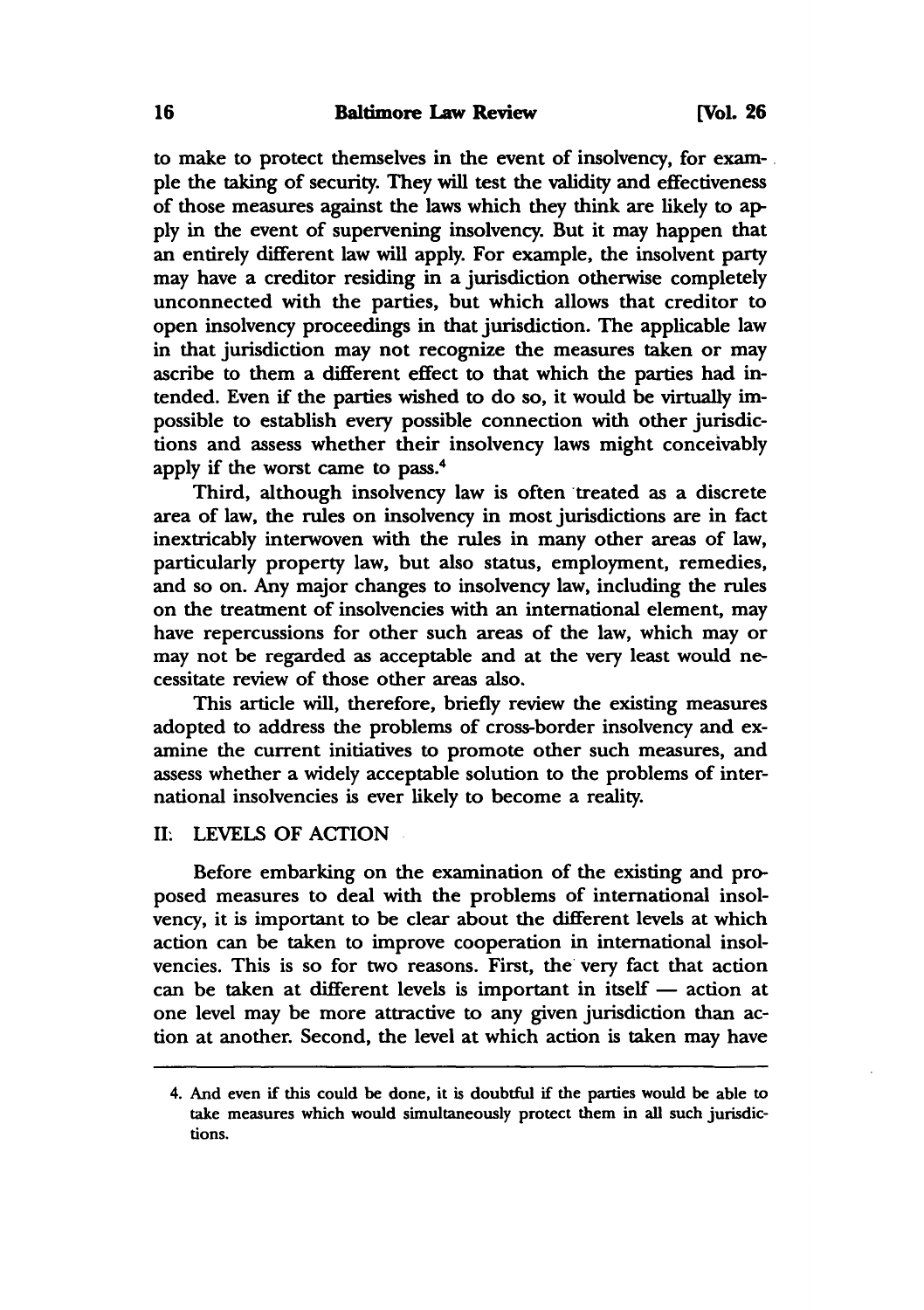a bearing on the likely success of the measure, and also has implications for whether that measure is likely to prove to be widely acceptable.

At the first Vienna Colloquium, Bruce Leonard<sup>5</sup> suggested four such levels:

(i) multi-lateral treaties

(ii) bi-Iateral treaties

(iii) facilitative provisions in domestic legislation

(iv) use of protocols at an individual level

Although one might suggest refinements to that list, on the whole it does give a good perspective of the differing levels at which action can be taken.

It is significant that harmonization of the insolvency laws of nations is not featured on this list. Harmonization of insolvency laws, effectively the ideal solution to the problems of cross-border insolvency and the guiding light of some earlier efforts in this field, has now been accepted by many as an unrealistic goal for the foreseeable future. It has largely been abandoned in favor of an "art of the possible" approach seeking to achieve solutions which, although perhaps more modest, are also more attainable in a shorter period of time. At the first Vienna Colloquium, Ron Harmer described it as an impossible ideal, "nice to write about, nice to contemplate," but one which could not be achieved. In his view, future efforts required to concentrate on achieving things of a very basic nature, even if these were more limited. His perception was that aiming too high, as he put it, would only result in ten more years without any progress at all.

This is, of course, a very pragmatic approach. Indeed, it might be said to echo the equally pragmatic attitude often adopted by creditors in individual insolvency situations: half a loaf is better than no bread, particularly if it is half a loaf right now, or at least sooner rather than later. However, in my view, the concept of harmonization cannot be written off as irrelevant to continuing efforts if a widely acceptable international solution is the ultimate goal. The terms of the UNCITRAL resolution, which gave rise to the first Vienna Colloquium and, following on from it, the joint project with INSOL, were to investigate "the desirability and feasibility of harmonized rules of cross-border insolvencies" and to consider "what aspects of cross-border insolvency lend themselves to· harmonization"

<sup>5.</sup> Partner in the Toronto law firm of Cassells, Brock & Blackwell; co-chairman of the International Bar Association's Committee J.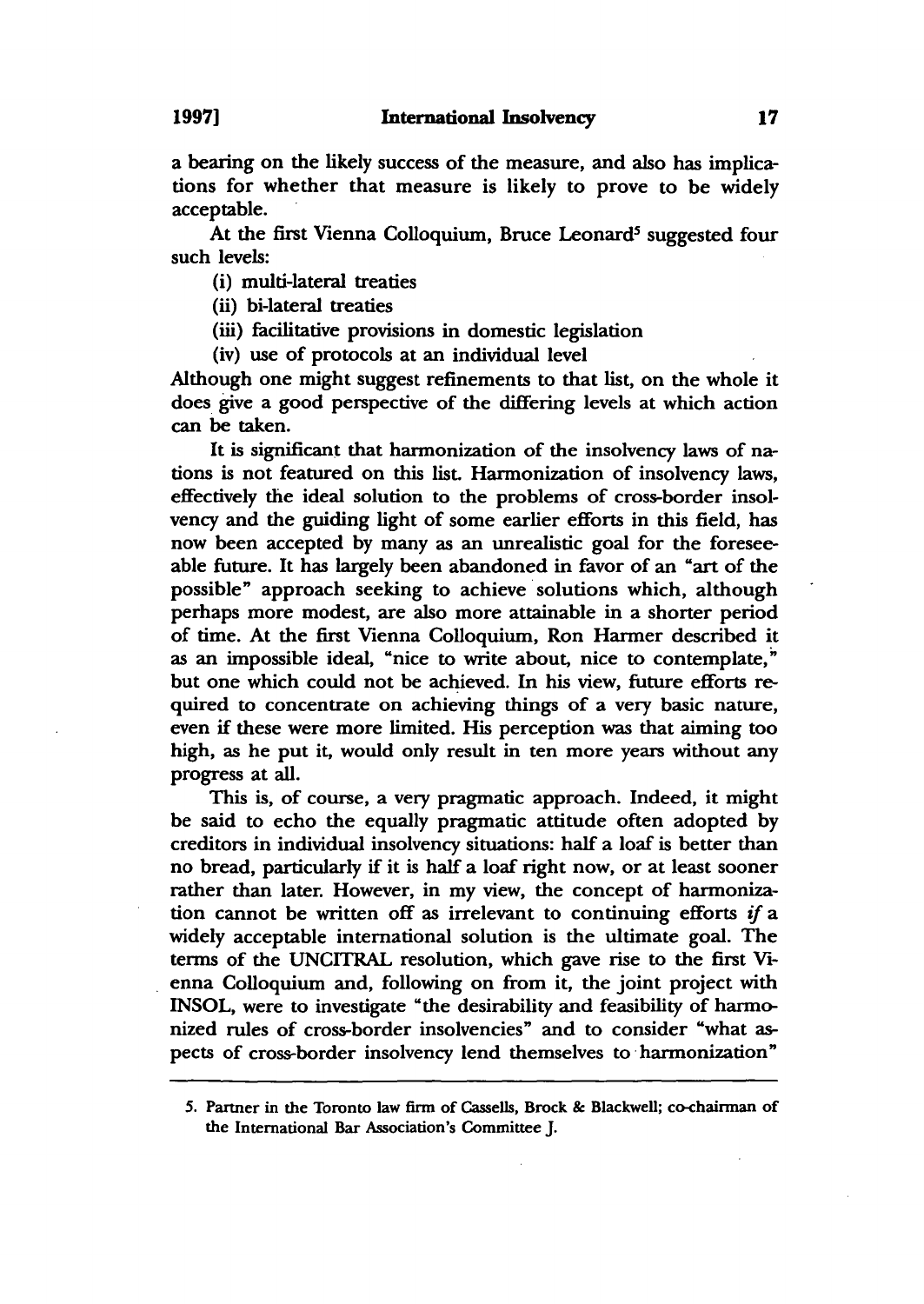as well as what might be "the most suitable vehicle for harmonization." Many of the participants in the Colloquium appeared to conclude that harmonization was not feasible, but the concept cannot be completely ignored. This is discussed further below.

# III. EXISTING CROSS-BORDER PROVISIONS IN OPERATION

#### *A. Treaties (Levels* 1 *and 2)*

At levels 1 and 2 of the scale, there are relatively few multilateral and bi-Iateral treaties in operation.

The only multi-lateral treaties currently operational are the Nordic Convention of 1933 between Sweden, Denmark, Norway and Finland; the Montevideo treaties of 1889 and 1940 between Argentina and Peru, Colombia, Bolivia, Uruguay and Paraguay; and the Havana Convention of 1928.

Two other multi-lateral treaties have been drawn up, namely the Council of Europe Convention on Certain Aspects of International Insolvency (Council of Europe Convention) and the European Union Convention on Insolvency Proceedings (E.U. Convention), but neither of these is yet in operation. The Council of Europe Convention has been open for signature since June 5, 1990, but few member countries have signed it, and none have ratified it. A minimum of three ratifications would be necessary to bring it into force between ratifying states. Most of the members of the European Union have not signed it, perhaps on the basis that their own Convention, that is the E.U. Convention, which provides for the Council of Europe Convention to be superseded as between European Union member states, would soon be concluded. The E.U. Convention has not yet, however, come into force either. It was opened for signature on November 23, 1995 and stipulated that it remained open for signature until May 23, 1996. It was signed within that time period by all the member states except the United Kingdom (U.K.), who refused to sign it as part of its policy of noncooperation resulting from the B.S.E. crisis. Since the legal basis for the Convention is Article 220 of the Treaty of Rome, all member states must sign it before it can come into force. The U.K.'s failure to sign it before the stipulated date therefore effectively means that the Convention cannot progress any further. It is unlikely, however, that the Convention will be abandoned altogether and it is anticipated that it will be revived in due course.

There is a greater, though still relatively small, number of bilateral treaties, most of them between countries which are now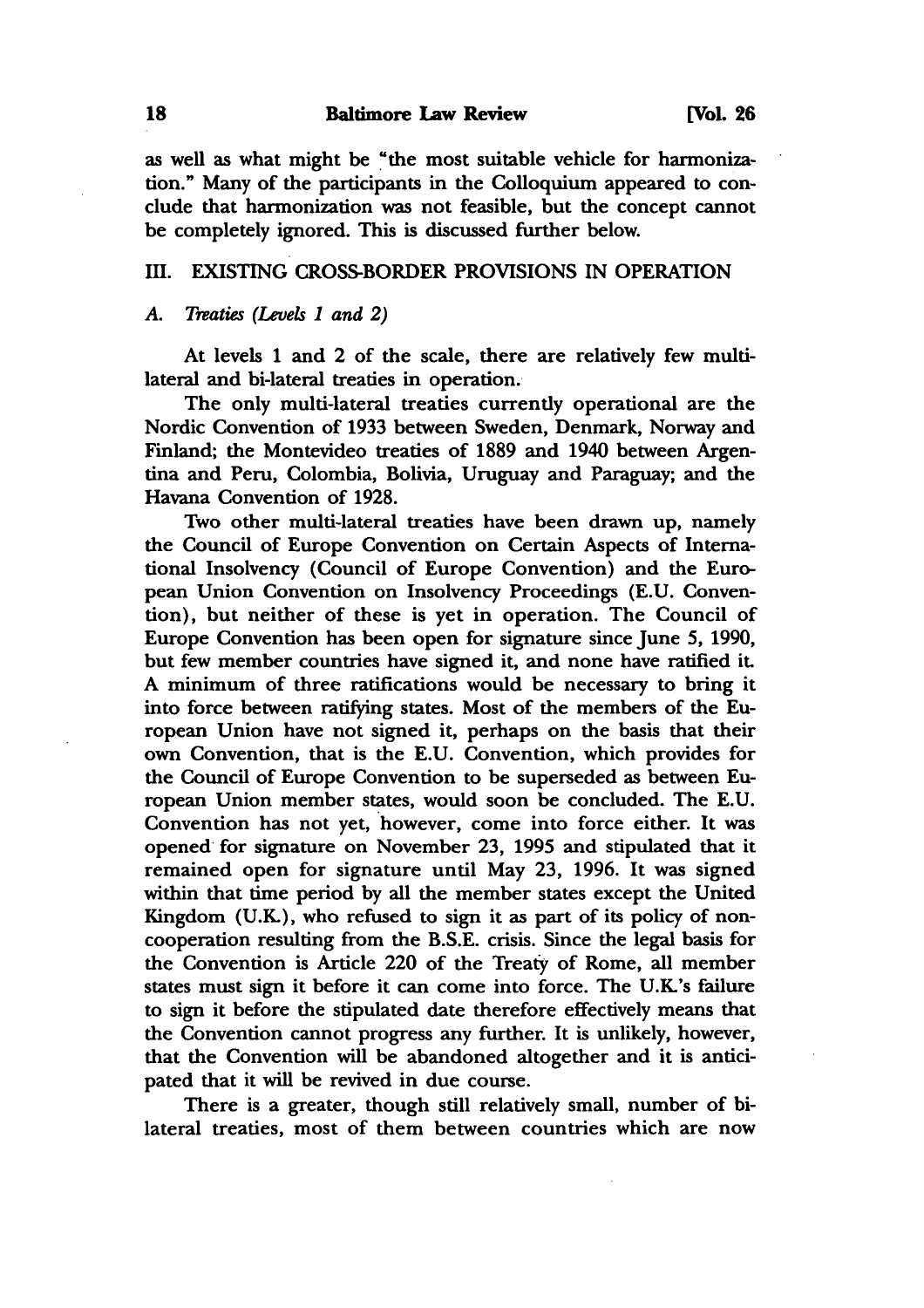members of the European Union. Existing bi-Iateral treaties between members of the European Union will be superseded by the E.U. Convention when, if ever, the latter comes into force. Similarly, the Nordic Convention will also be partially superseded by the E.U. Convention: cross-border insolvency matters between those states which are party to the Nordic Convention and also members of the European Union will be regulated by the E.U. Convention in preference to the Nordic Convention insofar as they fall within the scope of the E.U. Convention.

#### **B.** Domestic Law Provisions *(Level 3)*

At level 3 of the scale described above, a number of countries now have domestic legislation regulating recognition and assistance in cross-border insolvencies. Longest standing of these is the United States with Section 304 of the Bankruptcy Code, which came into force in 1978. Section 304 allows foreign insolvency office-holders to apply for the commencement of an ancillary case in the United States providing certain conditions are fulfilled, and thereby obtain various forms of assistance from the United States court. Despite the volume of literature on this provision, there are few reported cases. However, practitioners seem to be of view that this does not mean the provision is not used or useful. Indeed, quite the contrary.

In 1986, the V.K. introduced legislation in the form of Section 426 of the Insolvency Act of 1986. This provides for mandatory assistance between the insolvency courts of the separate jurisdictions of the V.K. and certain other prescribed countries, mostly former Commonwealth countries.6 Although section 426 requires that a request for assistance comes through the court of the territory where the insolvency proceedings are taking place, rather than allowing direct access to the court by the office-holder, the section has been used with success. For example, in *Dallhold Estates (U.K.)* Pty. *Ltd.,1*  an administration order under the Insolvency Act of 1986 was made in the V.K. in relation to an Australian company already in liquidation in Queensland, thereby allowing the preservation of assets

<sup>6.</sup> Section 426(4) of the Insolvency Act of 1986 itself mandates assistance between the courts of the UK and those of the Channel Islands and the Isle of Man. The other countries to which § 426 applies are Anguilla, Australia, the Bahamas, Bermuda, Botswana, Canada, Cayman Islands, Falkland Islands, Gibraltar, Guernsey, Hong Kong, Republic of Ireland, Montserrat, New Zealand, St. Helena, Turks and Caicos Islands, Tuvalu and *Vugin* Islands.

<sup>7. [1992]</sup> BCC 394.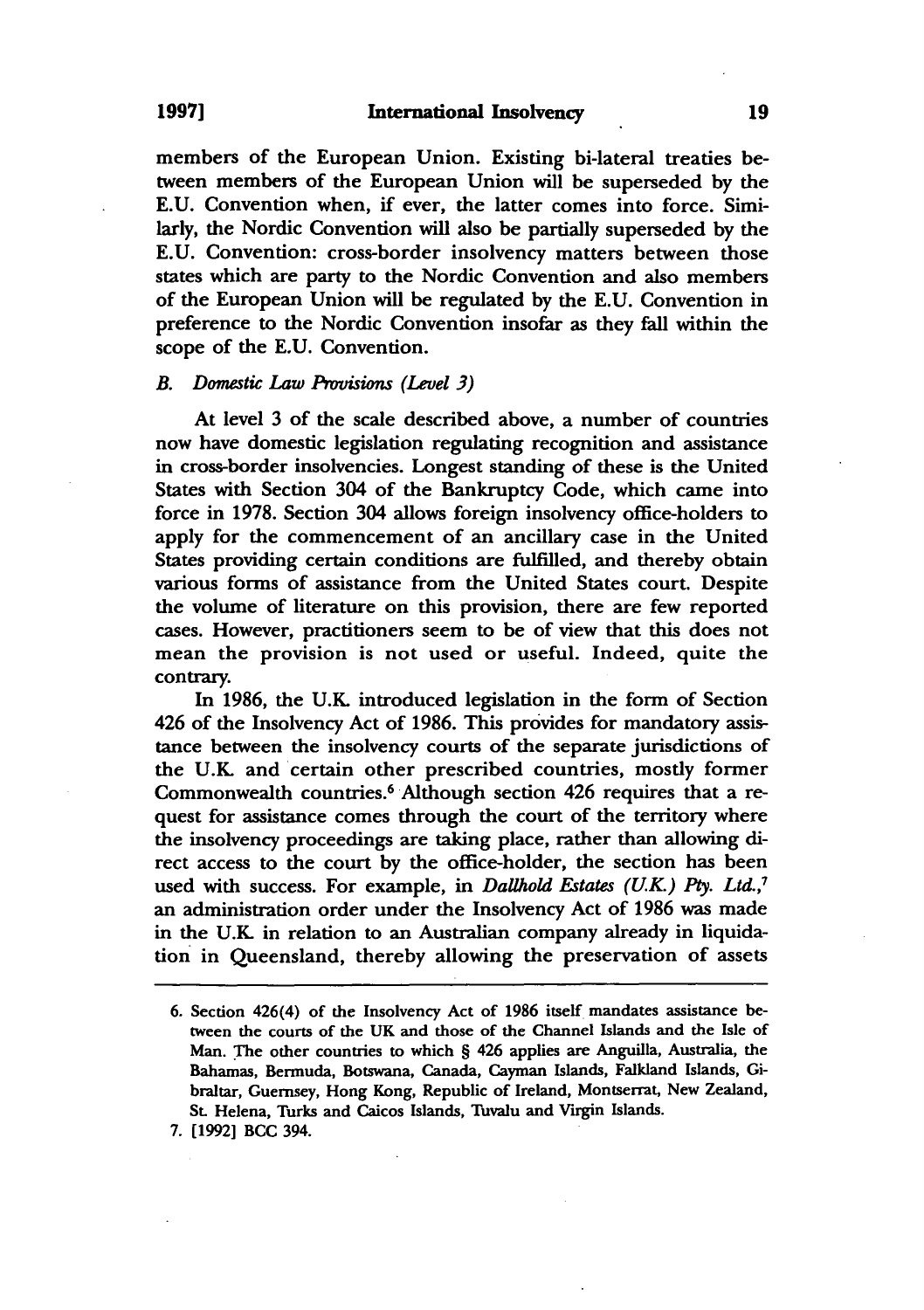which would otherwise have been lost. However, although the wording of the section is mandatory, in the case of *In Re Focus Ins.* Co.,<sup>8</sup> the English court refused an application for assistance on behalf of the liquidator of a Bermudan company under the section on the basis that the relief sought was in relation to a person subject to a bankruptcy order in England and was inconsistent with the scheme imposed by the English insolvency legislation for the recovery of assets of a bankrupt. The court took the view that it was entitled to do so notwithstanding the mandatory wording of the statute if there were sufficiently strong reasons for doing so. Regrettably, this decision undermines the section.

In Australia, the domestic provisions are not dissimilar to those of the U.K. in that they provide for mandatory assistance in relation to certain designated countries with such assistance being sought through the medium of a request from the foreign court. They go further than the V.K. legislation, however, in providing for discretionary assistance in relation to any other country, without specifying any preconditions for such assistance or indeed any guidelines as to when it should or should not be given. Of course, although there is no statutory provision in the V.K. regarding assistance in relation to countries which do not fall under section 426, there are common law rules of private international law which allow discretionary assistance to foreign insolvency office-holders. Arguably, however, it would be better if these were also put on a statutory footing.

It is probably not coincidence that those countries which have led the way in introducing domestic legislation in this field are those which have separate systems of law operating within their own borders. Such countries will have experienced cross-border insolvency problems arising "internally" as well as in truly international situations and recognized the need for effective rules to regulate such matters. But of course the rising incidence of truly international insolvency means that more and more countries now come across the problems of cross-border insolvency, and hence the demands for suitable solutions.

#### C. *Protocols in Individual Cases (Level* 4)

Such protocols, which have been described as "mini-treaties,"<sup>9</sup> have been used in a number of cases to regulate the conduct of

<sup>8.</sup> The Times, May 6, 1996.

<sup>9.</sup> Judge Tina Brozman in her address to the first Vienna Colloquium.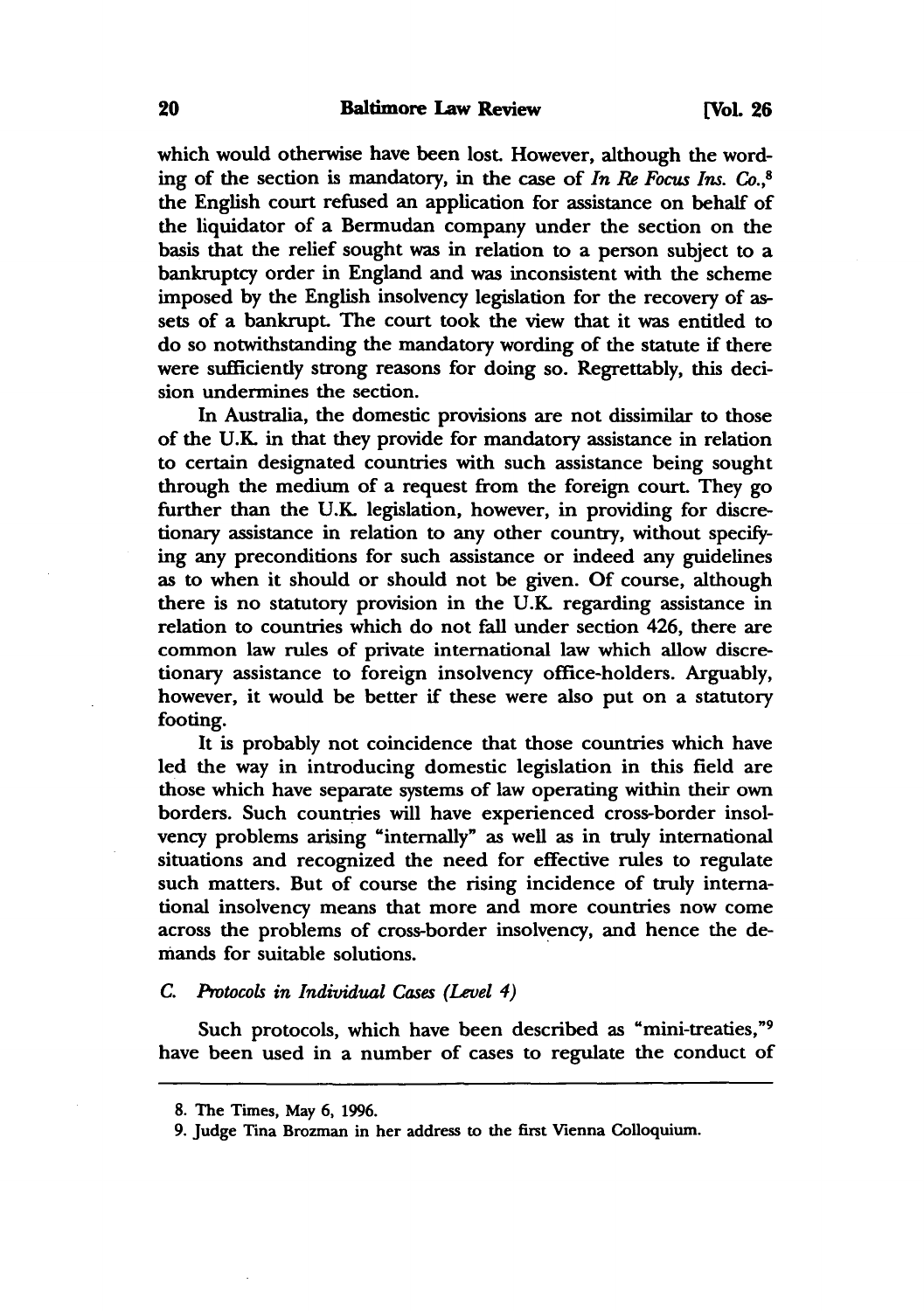particular insolvencies. The most famous example of the use of such a protocol is probably the *Maxwell* case, where Chapter 11 proceedings in the United States (U.S.) and administration proceedings in the U.K were coordinated by means of a protocol drawn up by the examiner appointed by the U.S. court and approved by both the U.S. and the U.K courts. Another example of the successful use of such a protocol is the case of *Everfresh Beverages Inc.,* which involved coordination of proceedings in the U.S. and Canada.

# IV. CURRENT INITIATIVES

# A. The International Bar Association's (I.B.A.) Cross-Border Insolvency *Concordat (Level* 4)

Operating at level 4 of the scale described above, the I.B.A. 's Cross-Border Insolvency Concordat provides a statement of principles to be followed in drawing up protocols for use in individual cases. Although not officially published at the time of writing, the principles contained in the Cross-Border Insolvency Concordat were used in drawing up the protocol in the *Everfresh Beverages* case.

# *B. The International Bar Association s Model International Insolvency Cooperation Act*

The I.B.A. 's Model International Insolvency Cooperation Act (MllCA) provides model legislation which can be adopted by countries into their own domestic legislation, thereby allowing them to operate at level 3 on the above scale. The provisions of the model legislation provide for recognition of the foreign representative in insolvency proceedings and mandatory assistance to the foreign proceedings if either the foreign jurisdiction has substantially similar legislation or the foreign forum is a proper and convenient one and it is in the overall interest of the creditors to administer the estate there. They provide further that the foreign representative may commence ancillary proceedings for the purposes of obtaining prescribed reliefs or, if such ancillary proceedings are unavailable or denied, a full insolvency proceeding in accordance with the provisions of the local law. In the former case, foreign substantive law will normally apply; in the latter case, local law will apply. They also provide for supercession of the provisions where any treaty is applicable. The model legislation has not, however, been adopted by any country as yet, perhaps because it relies on or contains concepts which may be unacceptable to some countries.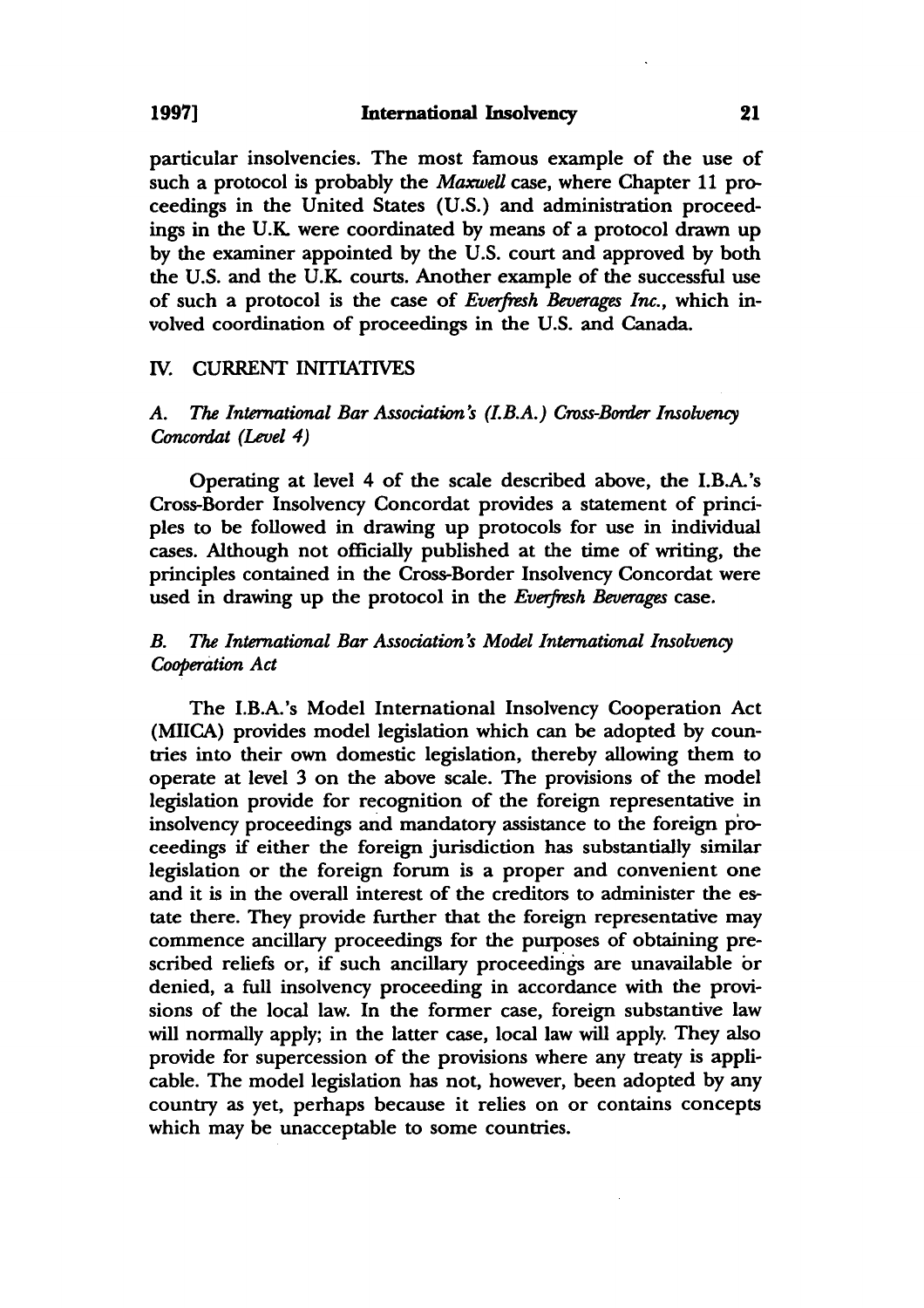# C. *INSOL/UNCITRAL Project on Cross-Border Insolvency*

The first Vienna Colloquium was followed by further sessions in Toronto in 1995 and Vienna in 1996, and sessions in New York and New Orleans have taken place this year. A model law is now at an advanced stage. The model law will now be submitted to the UNCI-TRAL full Commission meeting scheduled to take place in May of this year for approval and adoption. Assuming such adoption, the model law would be put forward for confirmation of the meeting of the General Assembly of the United Nations scheduled to take place in July of this year.

Like MIICA before it, the model law will provide model legislation which can be adopted into each country's domestic law, thus allowing them to operate at level 3 of the scale. It is longer and more detailed than MllCA, but nonetheless essentially restricts itself to dealing with the issues surrounding the recognition of foreign proceedings, access to the courts of the country in which recognition is sought, either through the foreign court or directly by the foreign representative, and the kinds of relief necessary to protect businesses and assets. However, some provisions are more farreaching. For example, a distinction is drawn between foreign "main" proceedings and others, with certain consequences following on the recognition of such "main" proceedings. This and some other provisions have been adopted from the E.U. Convention. An important provision is that which allows and encourages direct cooperation between courts and provides a non-exhaustive list of means by which this might be achieved, a major facilitating provision where courts do not currently have inherent power to achieve this.

# *D. The Council of Europe Convention*

As its name suggests, this Convention attempts to deal only with some aspects of international insolvency. It applies only to proceedings involving disinvestment of the debtor. Initially intended only to make provision for the exercise of certain powers of office holders outside their own jurisdiction, ultimately its scope was expanded to cover three areas: exercise of the liquidator's powers outside his home jurisdiction, the opening of secondary proceedings in other jurisdictions, and matters relating to creditors' claims. It allows for a plurality of proceedings in different jurisdictions, but provides for only one of these to have universal effect, the others being limited in effect. Signatories may choose to disapply the provisions relating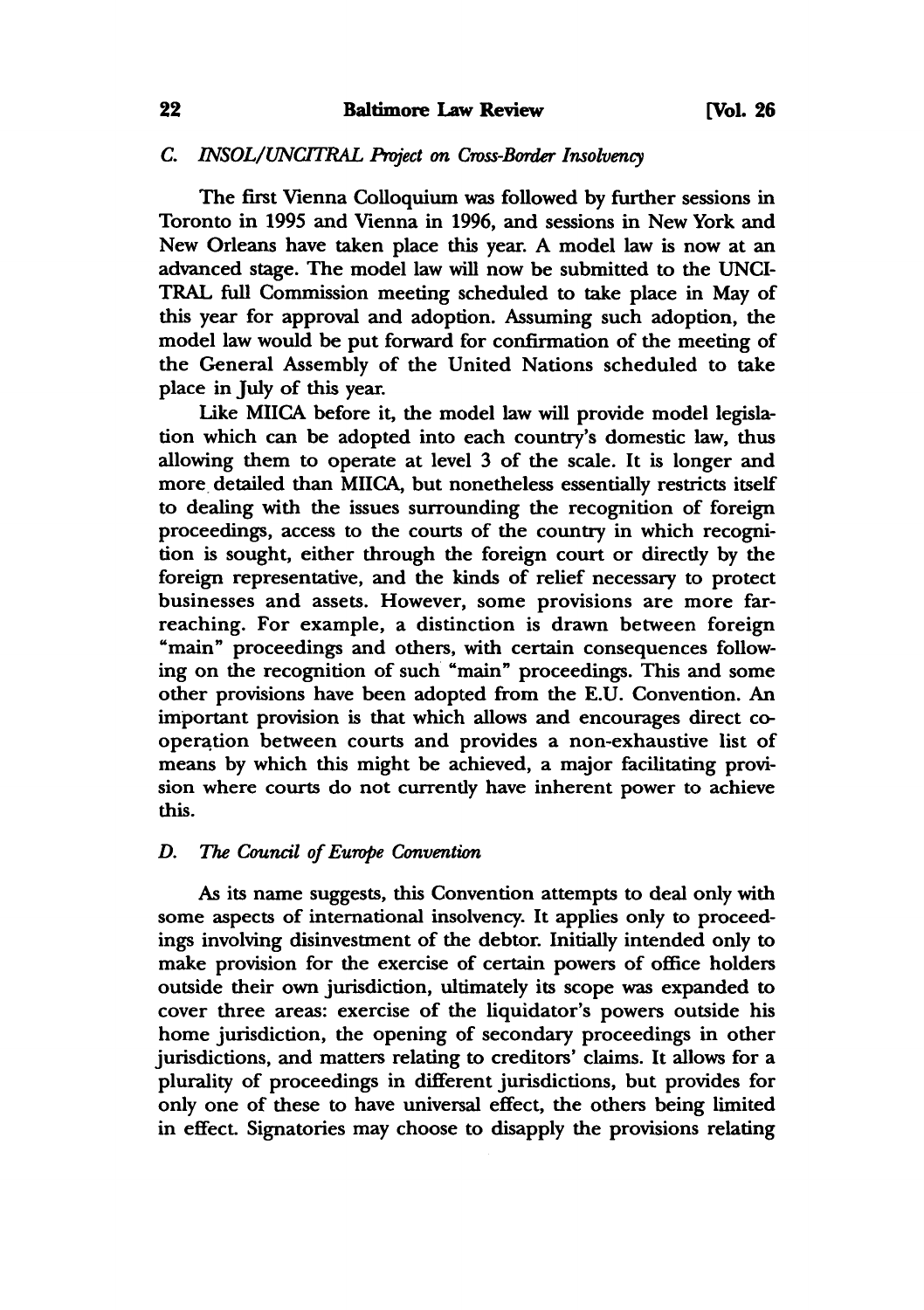to the exercise of the liquidator's powers outside his own jurisdiction and the provisions relating to the opening of secondary proceedings. However, as stated, the Convention has not yet come into force and may indeed never do so.

# *E. The E. U. Convention*

The E.U. Convention is also restricted in scope to proceedings which entail the partial or total divestment of the debtor and the appointment of a liquidator, although the proceedings which are specified in Annex A to the E.U. Convention as meeting that definition for the U.K include the rescue-oriented procedures of administration and voluntary arrangements. However, some of the important provisions of the E.U. Convention are restricted to winding up proceedings, which exclude these rescue-oriented procedures. Like the Council of Europe Convention, which was used as a working draft for the E.U. Convention, it also allows for a plurality of proceedings. It is a direct convention imposing mandatory rules of jurisdiction which override national rules, and it is according to the jurisdictional basis on which proceedings are opened that the E.U. Convention determines their effect. All proceedings opened in accordance with the grounds of jurisdiction specified in the E. U. Convention are accorded automatic recognition throughout the Union, but proceedings opened in the debtor's "centre of main interests" are given universal effect throughout the Union, the liquidator being able to exercise his powers in any other member state with few restrictions, while any other proceedings opened on the alternative basis of the presence of an "establishment" of the debtor have only territorial effect. The E.U. Convention provides a number of choiceof-law rules by which questions arising in the insolvency will be determined, some of which are qualified or may be disapplied in certain circumstances. The E.U. Convention does not, however, attempt to deal with the difficulties caused by the situation where there are some proceedings within the Union and some outwith it, a situation which is potentially fraught with disaster.

# *F. International Bar Association:S Model Insolvency Code*

This project aims to develop a set of model provisions relating to each of the major concepts of insolvency law, for example, grounds of challenge of prior transactions, priority claims, tests for insolvency and, importantly, recognition of foreign proceedings and assistance to foreign insolvency office-holders, which could be considered by countries reforming (or indeed forming) their insolvency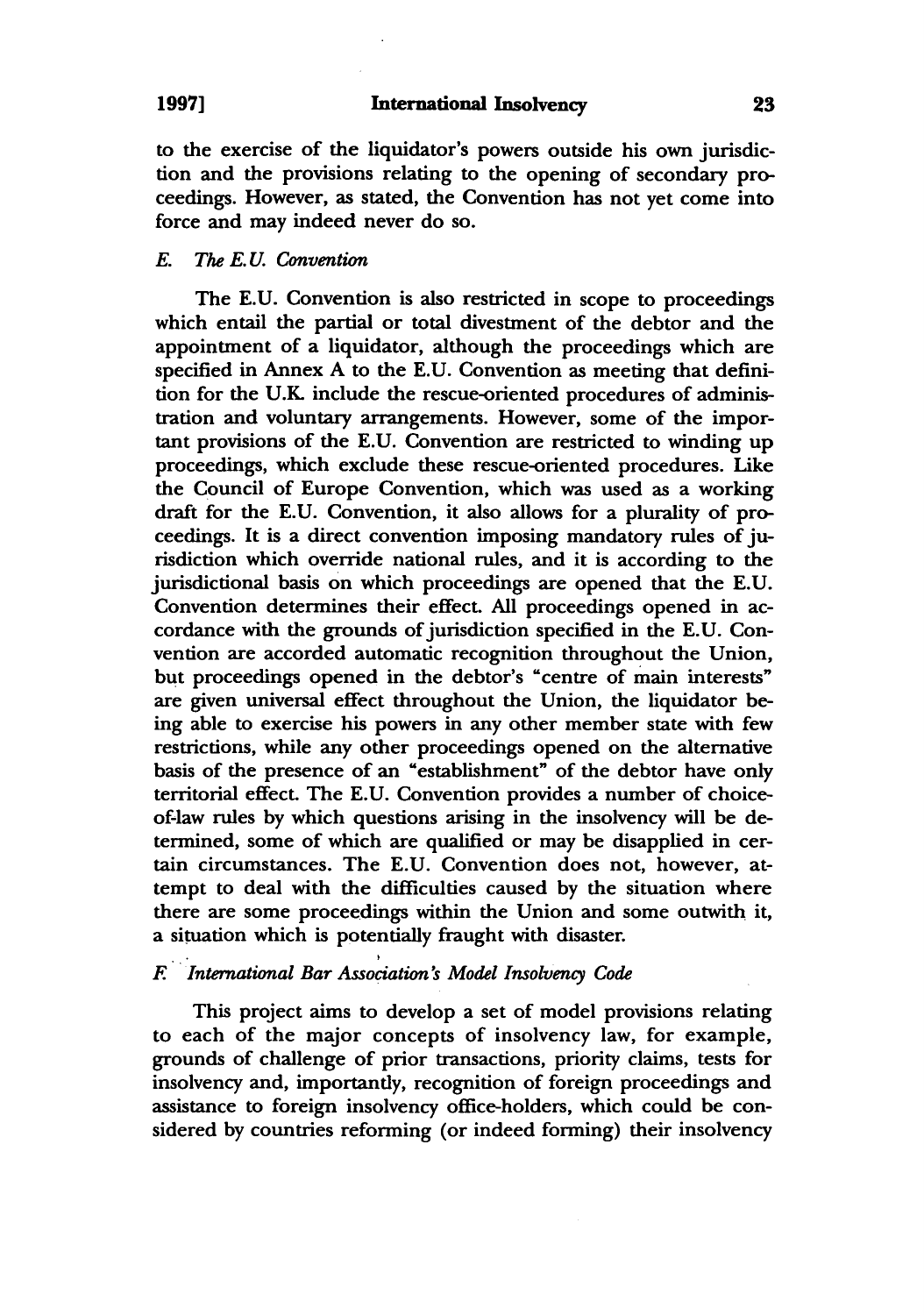laws and adopted by them into their new domestic law. Its goal is to promote harmonization of insolvency laws worldwide and, thereby, facilitate the proper and fair treatment of creditors' daims in international insolvencies. In other words, it will work at the higher level of harmonizing the insolvency regimes of countries rather than at any of the levels on the scale discussed above.

# G. *Other Initiatives*

There are a number of other initiatives currently being considered by various bodies in the United States, particularly. For example, the American Bankruptcy Institute (A.B.I.) has recently approved proposals for amendments to U.S. domestic law which would alleviate the problems currently encountered by foreign insolvency office-holders having to apply for relief in different states wherever action is required in more than one state. The amendments would clarify that the various bases for venue in section 1410 may be regarded as alternatives, provide a catch-all venue choice related to convenience and the interests of justice for foreign proceedings, and allow consolidation of all proceedings filed by a foreign representative seeking the assistance of the U.S. courts. This is a useful initiative for improvement of existing domestic provisions. The American Law Institute has embarked on a project to explore the possibility of harmonization of the insolvency laws of the NAFTA states, but this remains at a relatively early stage of study and, therefore, concrete results may be some time away.

### v. THE ELUSIVENESS OF A UNIVERSAL SOLUTION

Why, then, have none of the existing provisions proved to be a universal, or at least widely acceptable, solution? Will any of the current initiatives prove to be so? If not, why not?

It is trite to say that the legal systems of the world are different, sometimes dramatically different, from each other. Nonetheless that is both the root of the problem in international insolvencies and the main reason why it is so difficult to find a universally acceptable solution to international insolvency problems. This, too, is the reason why harmonization of insolvency laws is the ideal answer to the problems of international insolvency, even if, realistically, it seems an unattainable dream.

The question, therefore, remains whether action at any of the other levels discussed can realistically provide a widely acceptable solution.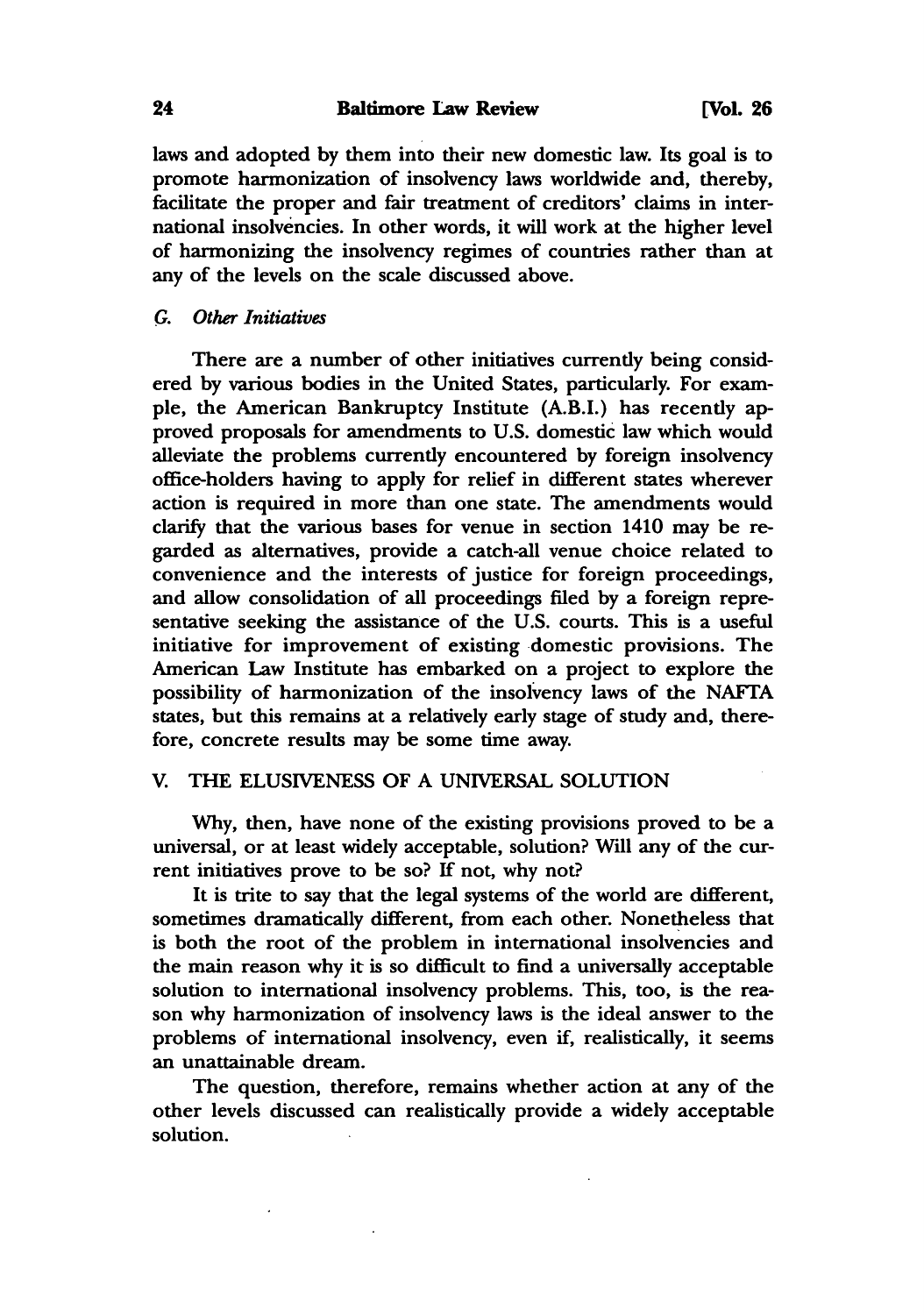# 1997] International Insolvency 25

At the level of treaties, the answer is probably no. We have seen that there are some multi-lateral treaties which appear to work well, but they are what might be described as purely regional. That is, indeed, the essence of their success. They work well in their own particular context because the countries involved have close links and similar legal systems and insolvency laws. They would not necessarily work outside their own particular context. At the first Vienna Colloquium, Professor Michael Bogdan<sup>10</sup> said of the Nordic Convention that

[it] functions very well. However, *I would not recommend it for universal use.* One has to keep in mind that the Nordic countries are very close, although not perhaps as close as the United Kingdom, the United States and Canada. Danes, Norwegians and Swedes understand each other, they are geographically close, their legal systems are similar and they have a high level of confidence in each other's legal systems. Under such conditions, the Convention works well and is generally accepted. A Swedish creditor may in another country get less, or more, than he would receive in a Swedish bankruptcy, but that is accepted.

Even on a regional basis, if one contemplates a wider region than that which has worked successfully in the case of the Nordic Convention, it may not be possible to successfully conclude a worthwhile treaty. Even if there are close trade and other links between nations, the greater the number of countries involved, the more differences in their legal systems and laws there are likely to be. The more difficult, therefore, will be the process of reaching a solution which is acceptable to all. This has been amply illustrated in the difficulties which were encountered in concluding the Council of Europe Convention and, particularly, the E.U. Convention. Even within the European Union, where the advent of the single market and increasing cross-border trade within the Union made the finding of solutions to the cross-border insolvency problems which would inevitably result imperative, it took more than ten years, and that at the second attempt, to reach an acceptable compromise. Even nearing completion, the success of the project remained doubtful, because of differences between member states, not just on minor issues, but on the absolutely fundamental question of universality versus territoriality. That being so, however, the fact that the

<sup>10.</sup> Professor of Law at the University of Lund.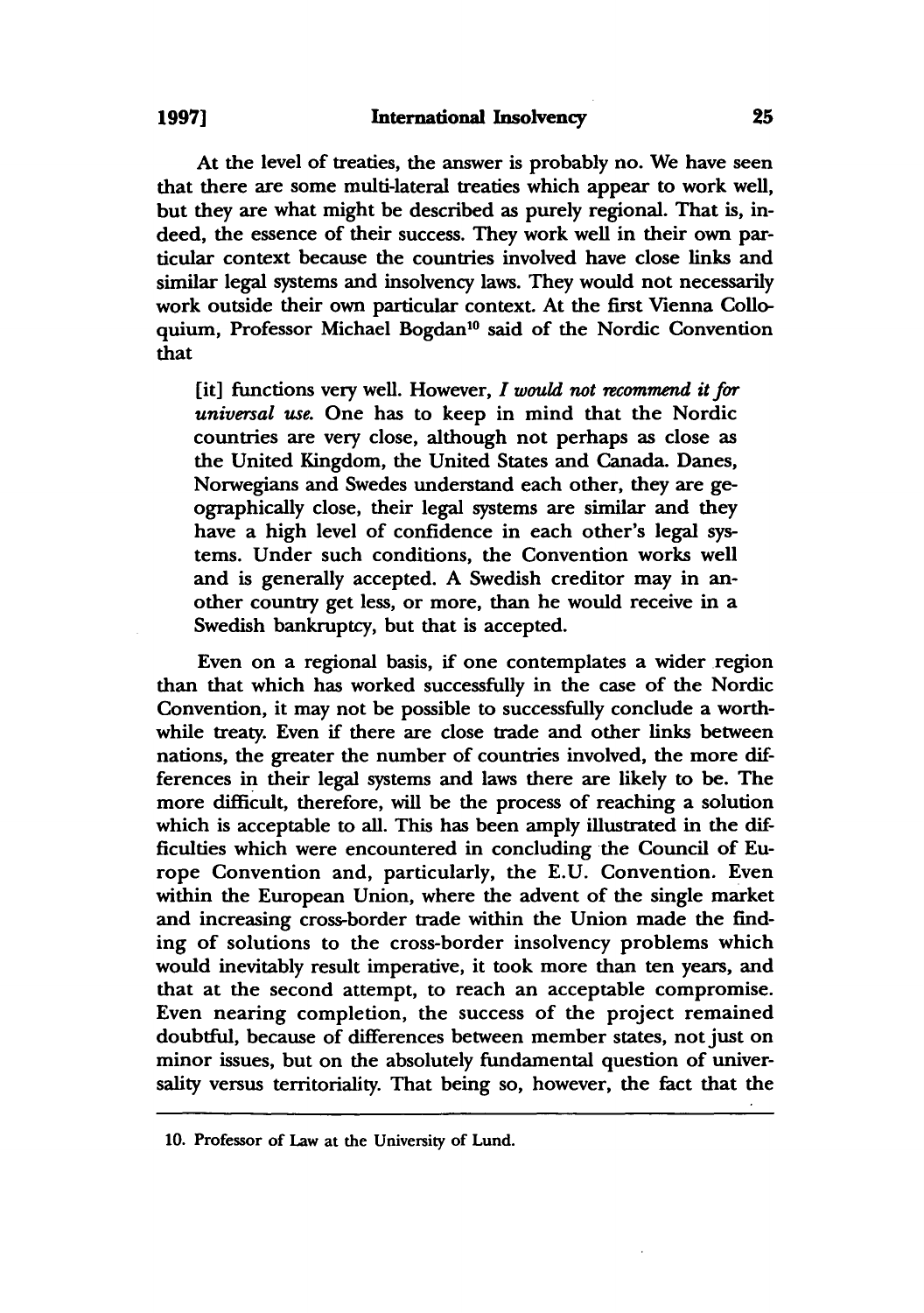#### 26 Baltimore Law Review [Vol. 26

treaty *was* concluded shows that agreements may be reached even in the face of very great differences. But it is suggested that the E. U. Convention is operating at the limits of what is possible for this medium, and where no imperative, such as those that existed in the case of the European Union, exists, agreements involving large numbers of countries are unlikely. And the E.U. Convention is still only a regional Convention, albeit encompassing a slightly wider region than previous treaties, and is likely to be no more "exportable" to other regions than previous treaties have been. It is unlikely, for instance, that the E.U. Convention would be acceptable to the U.S. As already discussed, the Convention is not particularly oriented towards rescue/reorganization procedures, and indeed has been strongly criticized on that ground.<sup>11</sup> At the same time, it has been observed that the U.S. would be very reluctant to submit to any concordat or series of treaties where reorganization procedures, and in particular the concept of "debtor in possession," are not accorded full recognition. 12 The concept of "debtor in possession," and the reluctance in many countries to recognize proceedings where the debtor is in possession, would appear to be another fundamental issue which may become a serious obstacle to reaching agreement on a wider basis.

Bi-Iateral treaties may be easier to achieve, but the problems are the same. They only allow cooperation between the two signatories and they may not be "exportable" to other contexts.

Further, in the case of both multi-lateral and bi-Iateral treaties, there is the additional difficulty of providing adequately for the situation where there are insolvency proceedings in both a treaty country and a non-treaty country. When an international insolvency situation arises, it will often be the case that even if some of the countries involved have treaty arrangements, there will be other jurisdictions involved which do not have such arrangements with any or all of the other relevant jurisdictions. The situation where some of the proceedings fall within the scope of a treaty and some do not

*<sup>11.</sup> See, e.g.,* Johnson, *The European Union Convention on Insolvency Proceedings: A Critique of the Convention's Corporate Rescue Paradigm, 5 INT'L INSOLVENCY REV. 80* (1996).

<sup>12.</sup> This view was expressed by Louis Levit, a U.S. member of INSOL, at the first Vienna Colloquium, and more recently echoed by Harold Burman at the Symposium on Developments in International Commercial Law held at the University of Baltimore on March 26-28, 1991, where he suggested that the E.U. Convention would be unacceptable in its current form because of its concentration on liquidation type procedures.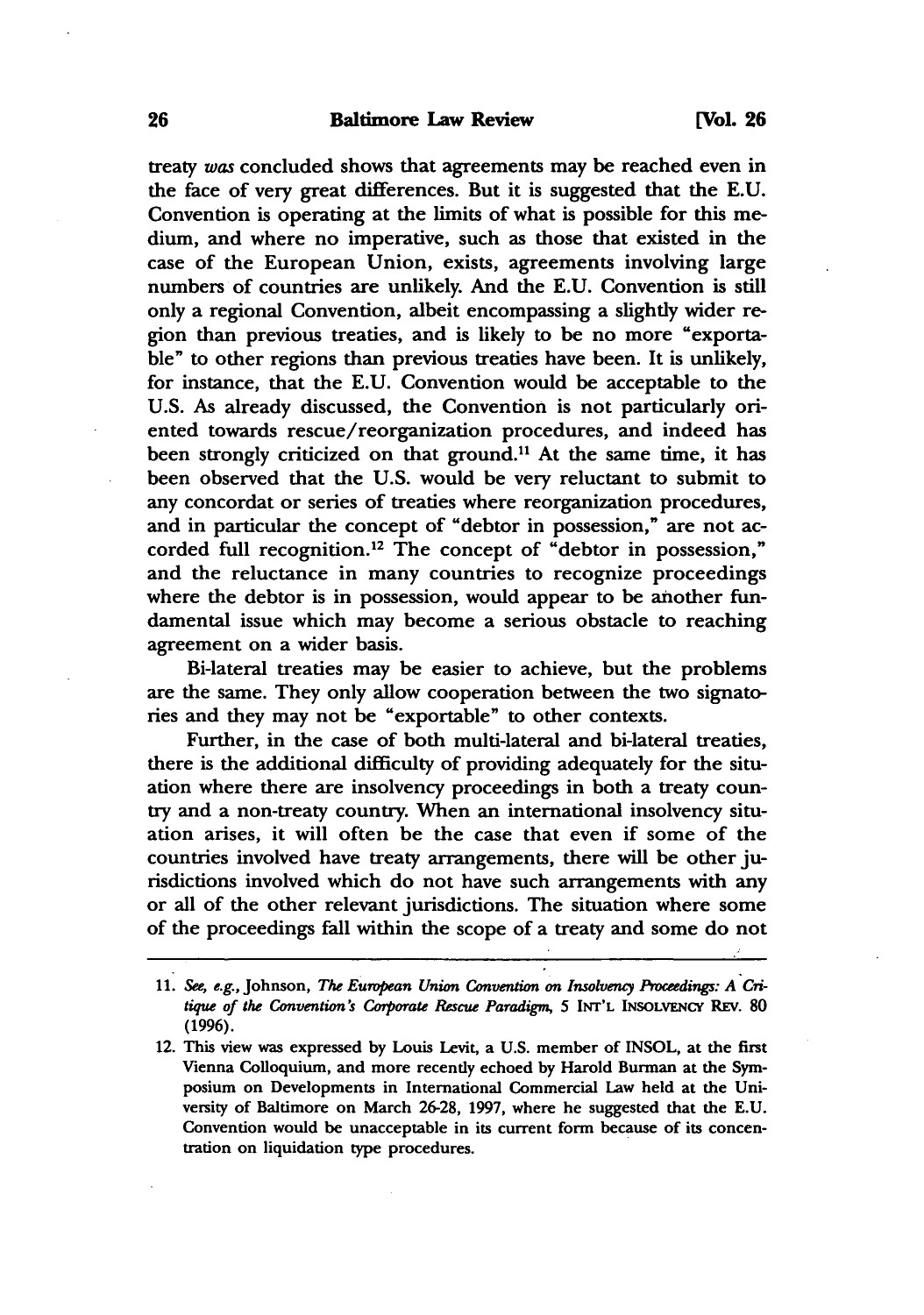is fraught with difficulty. This is a problem which the E.U. Convention certainly fails to address, and such failure may cause complications to rival those which may currently exist in the absence of any agreement at all.

At the level of domestic law, although so few countries have promulgated legislation specifically in relation to cross-border insolvencies, there may be routes of access for an insolvency officeholder into a foreign system other than, or regardless of the existence of, specific provisions anent cross-border insolvency. In the United States, for example, there are provisions other than section 304 on which a foreign insolvency office-holder may rely. Indeed, these may be preferable to invoking section 304 in certain circumstances.For example, if all that is sought is discovery, this may be obtained under section 1782 of the United States Code. Or the office-holder may prefer to commence a full bankruptcy. In the U.K, commencement of full or ancillary insolvency proceedings may also be an option available to a foreign office-holder. Assistance may be available at common law even where section 426 does not apply. The same would be true in many other countries. It is acknowledged, however, that the recognized difficulty in relying on such general provisions for access into a foreign system is that they may not be particularly suitable for obtaining the kinds of assistance that are likely to be required in cross-border insolvency cases, and in civil law jurisdictions, there may be little or no inherent jurisdiction in the court to manufacture suitable assistance.

Even where domestic law specifically relating to cross-border insolvency has been enacted, however, it never gives unconditional recognition and unrestricted access to the foreign system. The U.K and Australia have adopted the system of mandatory assistance to prescribed countries and discretionary assistance to others.<sup>13</sup> The countries which have been prescribed as suitable to receive mandatory assistance have been selected because they have similar legal systems and laws so that the country granting assistance can have confidence in the proceedings to which it is granting assistance. As discussed above, however, in the U.K at least even the

<sup>13.</sup> As indicated above, in the case of Australia, both mandatory and discretionary assistance are specifically provided for by statute, whereas in the U.K, only the mandatory assistance is statutory, but discretionary assistance is still available under the existing common law rules of private international law.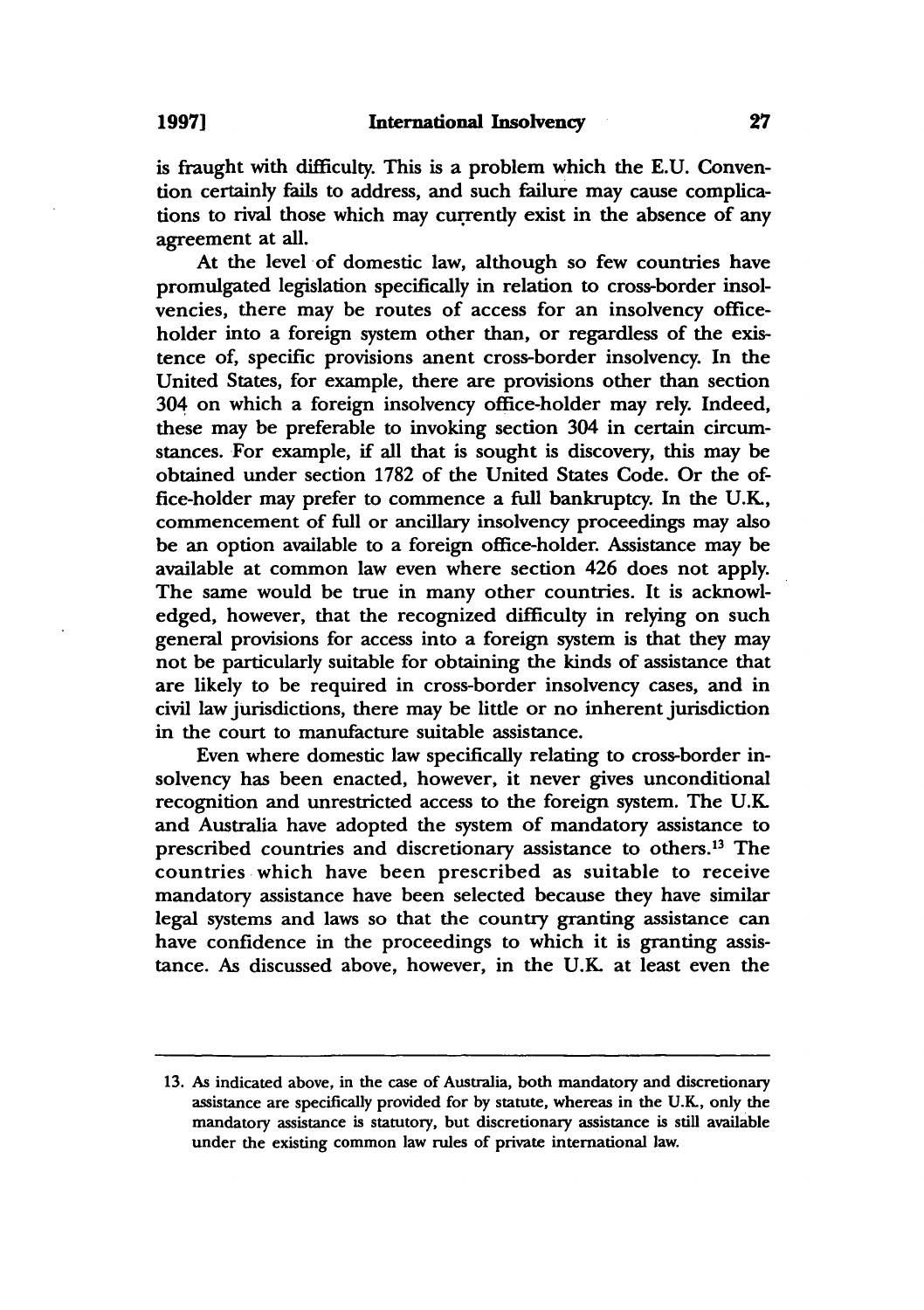#### 28 Baltimore Law Review [Vol. 26]

"mandatory" requirement is not truly mandatory: an overriding discretion remains. In the case of section 304, assistance is wholly discretionary. The court is directed to take into account prescribed factors including whether the distribution of proceeds is substantially in accordance with U.S. law. The issue is therefore the same as in the case of treaties: countries are generally prepared to give access and recognition to proceedings which come from a system similar to theirs, but not necessarily to others. Therefore, even if all countries were to adopt domestic legislation, it is unlikely that this would guarantee universal uniform treatment of insolvencies. Each country would still undoubtedly wish to give itself the option of refusing assistance in cases where, for whatever reasons it deemed valid, it considered the consequences of doing so to be unacceptable. The expressed aim of MIICA was that every country in the world would adopt it. Even had that aim been achieved, universal uniformity would not. For even MIICA is not completely mandatory in all respects. Nor is the prospective UNCITRAL model law. Further, it is unlikely that countries would be prepared to adopt them in that form if they were.

At the level of individual cases, the successful conclusion of protocols in particular cases will depend on whether the results of doing so are acceptable to the court required to approve it. A court is unlikely to be willing to approve a protocol in cases where the other proceedings emanate from a system which will have radically different outcomes to that envisaged in the other jurisdictions. It might be pointed out with justification that the fact that the U.S. proceedings in *Maxwell* were debtor in possession proceedings under Chapter 11, an issue earlier identified as one likely to cause difficulties, did not prevent the conclusion of a protocol in that case. However, the U.S. judge in that case commented that although the proceedings seemed to be very different, there were not in fact fundamental differences between the two systems. Again, therefore, the fundamental similarity of the systems involved is the key.

# VI. CONCLUSION

What, then, may be concluded from this analysis? One must surely conclude that, standing continuing fundamental differences between the legal systems and laws of countries, countries will only be prepared to apply measures designed to facilitate cooperation in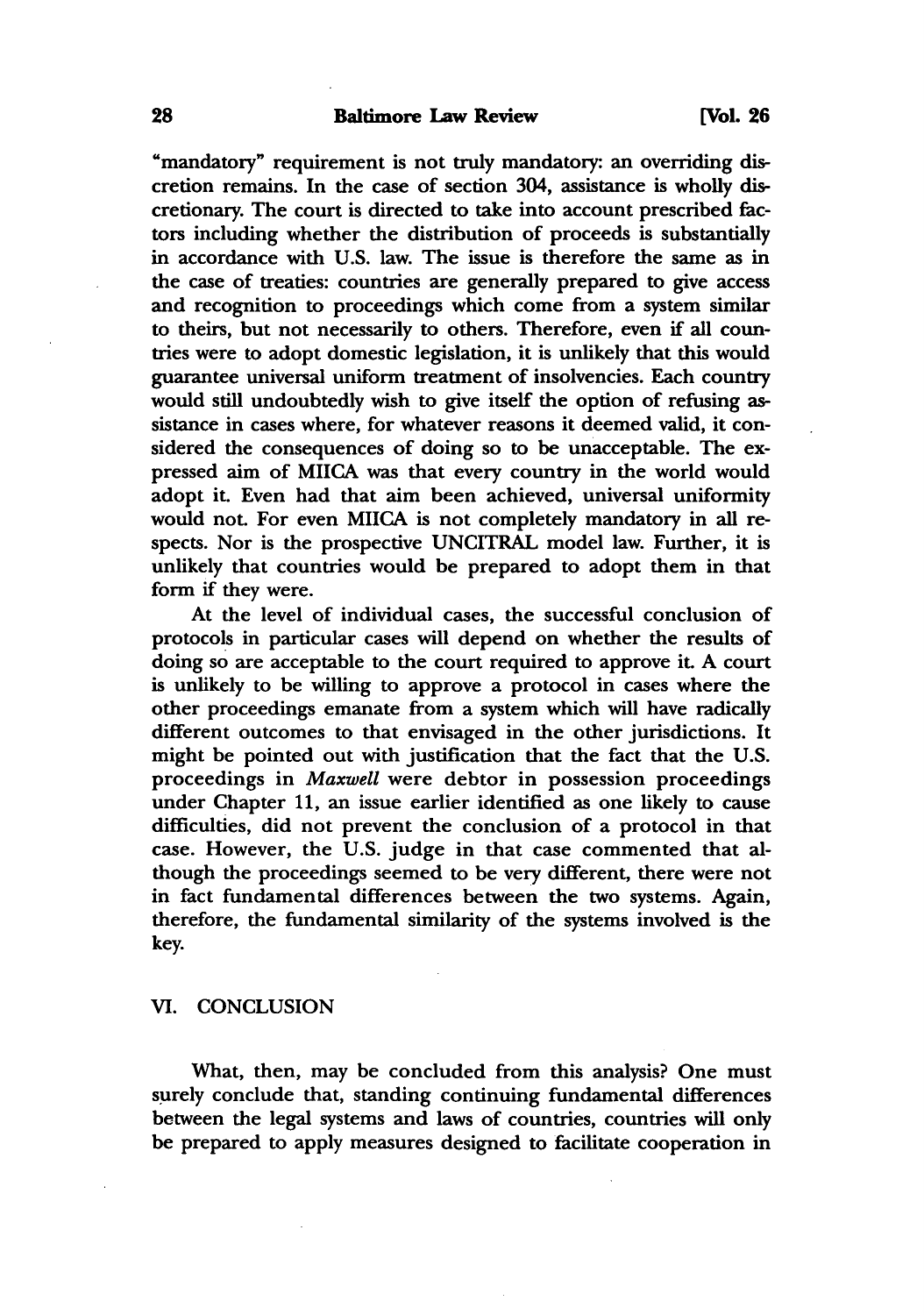international insolvencies at any level to other countries whose systems are basically similar to their own. Anything short of harmonization is, therefore, unlikely to produce a solution which is universally acceptable or even acceptable to a majority of countries.

The goal of harmonization must therefore continue to be pursued if a perfect solution is sought. This does not mean, however, that current or future initiatives at any level other than harmonization should not be pursued. If international commerce, as seems likely, continues to expand rather than contract, the sheer number of cases in which international insolvency problems will arise may in itself provide an imperative to make countries act. If the lack of a solution to such problems has a restricting effect on international trade, and this would appear to be the case, this will provide the necessary incentive for action. But if that action is of different kinds and at different levels in different countries, this need not be regarded as failure, even if it means, as it inevitably will, that there will still be cases where parties and insolvency office-holders achieve a less than perfect result. It would only be failure if the aim remains to promulgate a universal solution, and to continue to define success in this field in terms of the universality of the solution may be to miss the point. Parties wishing to protect their position in the event of insolvency, as the ultimate creditors in any such insolvency, are primarily concerned with being able to predict what will happen on insolvency, so that they may take the most appropriate measures to safeguard their position. In general, any action taken by countries at any level will facilitate this process and thereby make life easier, if still imperfect, for such parties and also for any insolvency office-holder subsequently appointed. It may therefore be that the better approach for the future is to accept that, short of harmonization, a universal or widely acceptable solution will not be found, and to concentrate on achieving as much as possible through current and future initiatives without measuring them against the yardstick of universality of application.